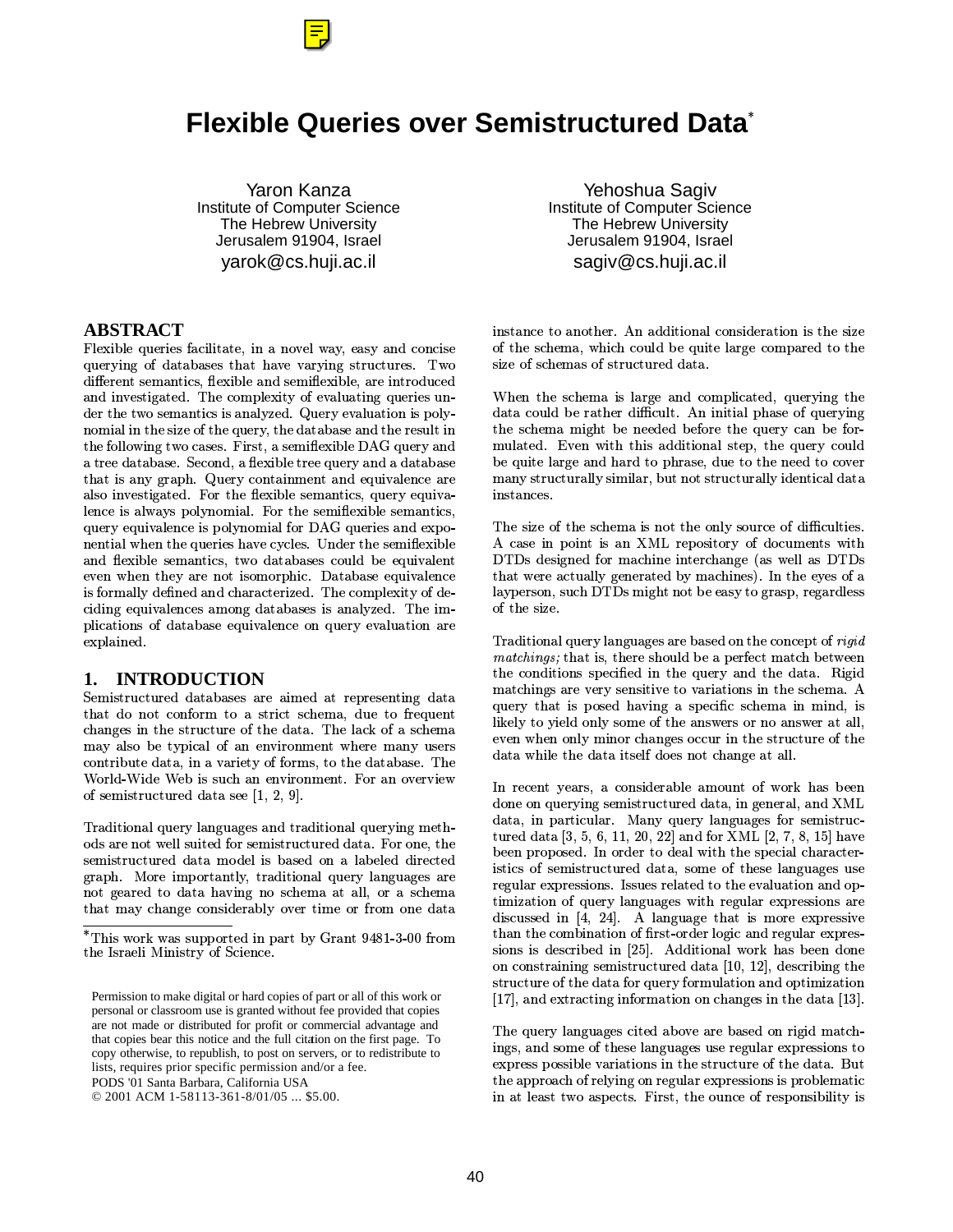

Figure 1: A university database with information on courses, students and teachers.

on the user, who should phrase the regular expressions in a way that will cover the possible variations in the structure of the data and yet will not cover too much. Secondly, the tasks of query evaluation and optimization become more complex in the presence of regular expressions.

An alternative approach is that of extracting the *ontology* from the DTDs (or schemas). The ontology consists of the list of names given to the elements and to the attributes of the DTDs, and is much easier to comprehend than the full structural details of the DTDs. In many cases, queries can be phrased simply and succinctly using just the ontology.

In this paper, we present two semantics that are suitable for ontology-based querying of semistructured data. Similarly to existing query languages, our queries are represented as labeled directed graphs. Thus, preserving the similarity of queries and data. However, instead of a semantics that is based on rigid matchings, we introduce two new semantics that are based on *semiflexible matchings* and *flexible match* ings. We believe that these semantics capture the intended meaning of many common queries. A user only needs to be familiar with the ontology of the database in order to phrase a query, and hence query formulation is more intuitive and simpler compared to query languages that use regular expressions.

In a rigid-matching semantics, the *implicit* relationships between objects are expressed by labeled edges. More complicated relationships have to be constructed explicitly by formulating queries in terms of labeled directed graphs. The semiflexible semantics, in comparison, also uses labeled directed graphs to exhibit relationships between objects, but however, assumes that database objects are implicitly related if they are connected by a directed path (and not just by an edge). Thus, a path  $\pi$  of the query can match a path  $\phi$  of the database if  $\phi$  includes all the labels of  $\pi$ ; however, the inclusion need not be contiguous or in the same order as in  $\pi$ . The flexible semantics further extends this idea by applying transitivity to the implicit relationships that hold under the semiflexible semantics.

Section 2 presents the essentials of the data model. Section 3 defines the new semantics and discusses some basic properties of the semiflexible semantics. Section 4 provides complexity results for query evaluation under the semiflexible semantics. Section 5 gives similar results for the flexible semantics. The running times of query-evaluation algorithms are cast as functions of the combined size of the query, the database and the result. This approach of analyzing the combined complexity (rather than the more common data complexity) can discern between cases that are computationally hard, even when the result is small, and cases where the running time is governed merely by the size of the result. Section 6 gives characterizations and complexity results for containment and equivalence of queries. Under the semiflexible and flexible semantics, two databases could be equivalent (even in nontrivial cases) in the sense that they give the same result for all queries. Section 7 characterizes equivalence of two databases. It also characterizes when a given database is equivalent to a tree and gives an algorithm for transforming the database to a tree. This result is important in the context of query evaluation, since queries over tree databases can be evaluated more efficiently, as shown in Section 4.

# 2. DATA MODEL

Our data model is a simplified version of the Object Exchange Model (OEM) of  $[26, 3]$ . The data is represented by labeled directed graphs. Figure 1 depicts a database (which is essentially an XML document). Each node represents an *object* and has an *oid*. The *atomic nodes* (i.e., nodes without outgoing edges) also have values, which are shown below the nodes. For simplicity, we assume that all atoms are of type PCDATA (i.e., string). Nodes with outgoing edges represent complex objects. A database has a root and every node in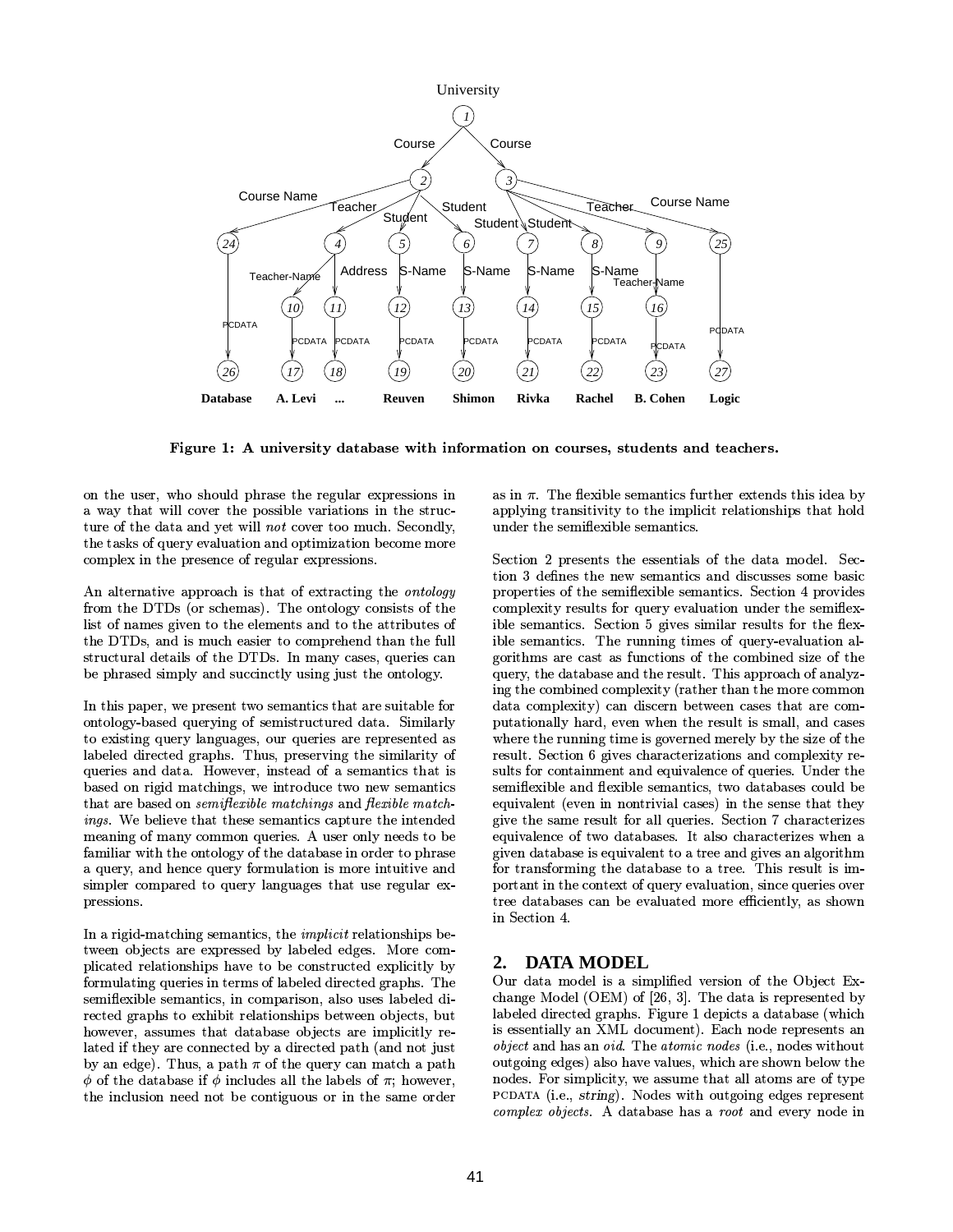

Figure 2: Three queries over the university database.

the database is reachable from the root.

Formally, a database D is a 4-tuple  $D = \langle O, E_{\mathcal{L}}^D, r_D, \alpha \rangle$ , where O is a finite set of objects,  $E_{\mathcal{L}}^{\overline{D}}$  is a set of labeled edges,  $r_D$  is the root and  $\alpha$  is a function that maps each atom to a value. The set  $\mathcal L$  of labels of  $E_{\mathcal L}^D$  is called the *ontology* of D. For example, the ontology of the database of Figure 1 is the set: {Course, Course Name, Teacher, Teacher-Name, Address, Student, S-Name, PCDATA}.

#### 3. **OUERIES**

Queries are also represented as labeled directed graphs and are similar to those defined in [19]. Nodes of queries represent variables rather than objects, and no value is associated with any node. Formally, a *query* is 3-tuple  $Q = \langle V, E_{\mathcal{L}}^Q, r_Q \rangle$ , where V is a finite set of *variables*,  $E_{\mathcal{L}}^Q$  is a set of labeled edges and  $r_Q$  is the root of the query.

An edge from node  $u$  to node  $v$  that is labeled with  $l$  is denoted as  $ulv$ . A path from node  $u$  to node  $v$  that ends with a label  $l$  is denoted as  $u * l v$ . This notation is generalized in the natural way. For example,  $ulv*kw$  denotes a path that starts at  $u$ , continues to  $v$  through an edge labeled with  $l$ , and then continues to  $w$  through a path that ends with the  $label k.$ 

Let  $Q = \langle V, E_{\mathcal{L}}^Q, r_Q \rangle$  be a query and  $D = \langle O, E_{\mathcal{L}}^D, r_D, \alpha \rangle$  be a database. A satisfying assignment (or a matching) of  $Q$ w.r.t. D is a mapping  $\mu: V \to O$  that satisfies the constraints imposed by  $Q$ . There are several types of constraints. One type is a root constraint (rc) that requires the root of  $Q$ to be mapped to the root of  $D$ . A second type is an edge *constraint* (ec) that is written as  $ulv$ , where  $ulv$  is an edge of Q. The ec ulv is satisfied by the mapping  $\mu$  if D has an edge labeled with l from  $\mu(u)$  to  $\mu(v)$ . A third type is a weak *edge constraint* (wec) that is written as  $\ell v$ , where variable  $v$  of Q has an incoming edge labeled with l. The wec lv is satisfied by  $\mu$  if  $\mu(v)$  has an incoming edge labeled with l. A fourth type is a *quasi edge constraint* (qec) that is written as  $ulv$ , where u and v are variables of Q and l is the label of an edge from  $u$  to  $v$ . The gec  $ulv$  is satisfied by the mapping  $\mu$  if D either has a path from  $\mu(u)$  to  $\mu(v)$  or vice-versa.

Other types of constraints also include filtering constraints (fc) which are essentially selections. Considering fc's is beyond the scope of this paper. Some of the techniques developed in [19] could be used to extend our results also to queries with fc's.

The usual semantics of queries is defined in terms of rigid matchings. A rigid matching is one that satisfies the rc and all the ec's of the query  $Q$ . The set of all rigid matchings of Q w.r.t. D is denoted as  $Mat_D^r(Q)$ .

In this paper we introduce two new notions of matchings. The assignment  $\mu$  is a *semiflexible matching* if it satisfies the rc of  $Q$  as well as the following two conditions. (1) For each finite path  $v_0l_1v_1l_2v_2\cdots l_nv_n$  of Q, where  $v_0$  is the root, the images  $\mu(v_i)$   $(0 \le i \le n)$  lie on some path  $\phi$  of D, such that for all  $i$   $(1 \leq i \leq n)$ , the edge of  $\phi$  that enters  $\mu(v_i)$ is labeled with  $l_i$ . Note that  $\mu(v_0)$  is the root of D and, hence, is the first node on  $\phi$ , but the rest of the  $\mu(v_i)$  are not necessarily arranged on  $\phi$  in the order  $\mu(v_1), \ldots, \mu(v_n)$ . Moreover, other nodes could be on  $\phi$  between the  $\mu(v_i)$ . (2) For every strongly connected component  $C$  in  $Q$ , the image of  $C$  is a strongly connected component in  $D$ . Recall that a strongly connected component in a graph is a set of nodes in which between each two nodes there is a path. The preservation of the strongly connected components is needed in order to deal with paths that have cycles. We also give next a more formal definition.

Formally, a path  $v_0l_1v_1l_2v_2\cdots l_nv_n$  of Q satisfies the SF *Condition* w.r.t.  $\mu$  if there is a permutation  $\sigma$  of  $0, \ldots, n$ , such that  $\sigma(0) = 0$  and D has a path of the following form:  $\mu(v_{\sigma(0)}) * l_{\sigma(1)} \mu(v_{\sigma(1)}) * l_{\sigma(2)} \mu(v_{\sigma(2)}) \cdots * l_{\sigma(n)} \mu(v_{\sigma(n)}).$ 

Now, we formally define an assignment  $\mu$  to be a semiflexible matching if (1) it satisfies the rc of  $Q$ , and (2) every finite path  $v_0l_1v_1l_2v_2\cdots l_nv_n$  of Q, where  $v_0$  is the root, satisfies the SF-Condition w.r.t.  $\mu$ , and (3) for every strongly connected component  $C = \{v_{i_1}, \ldots, v_{i_m}\}$  in  $Q$ , the set  $\{\mu(v_{i_1}), \ldots, \mu(v_{i_m})\}$  is a strongly connected component in  $D$ . We denote the set of all semiflexible matchings of  $Q$ w.r.t. D as  $Mat_D^{sf}(Q)$ .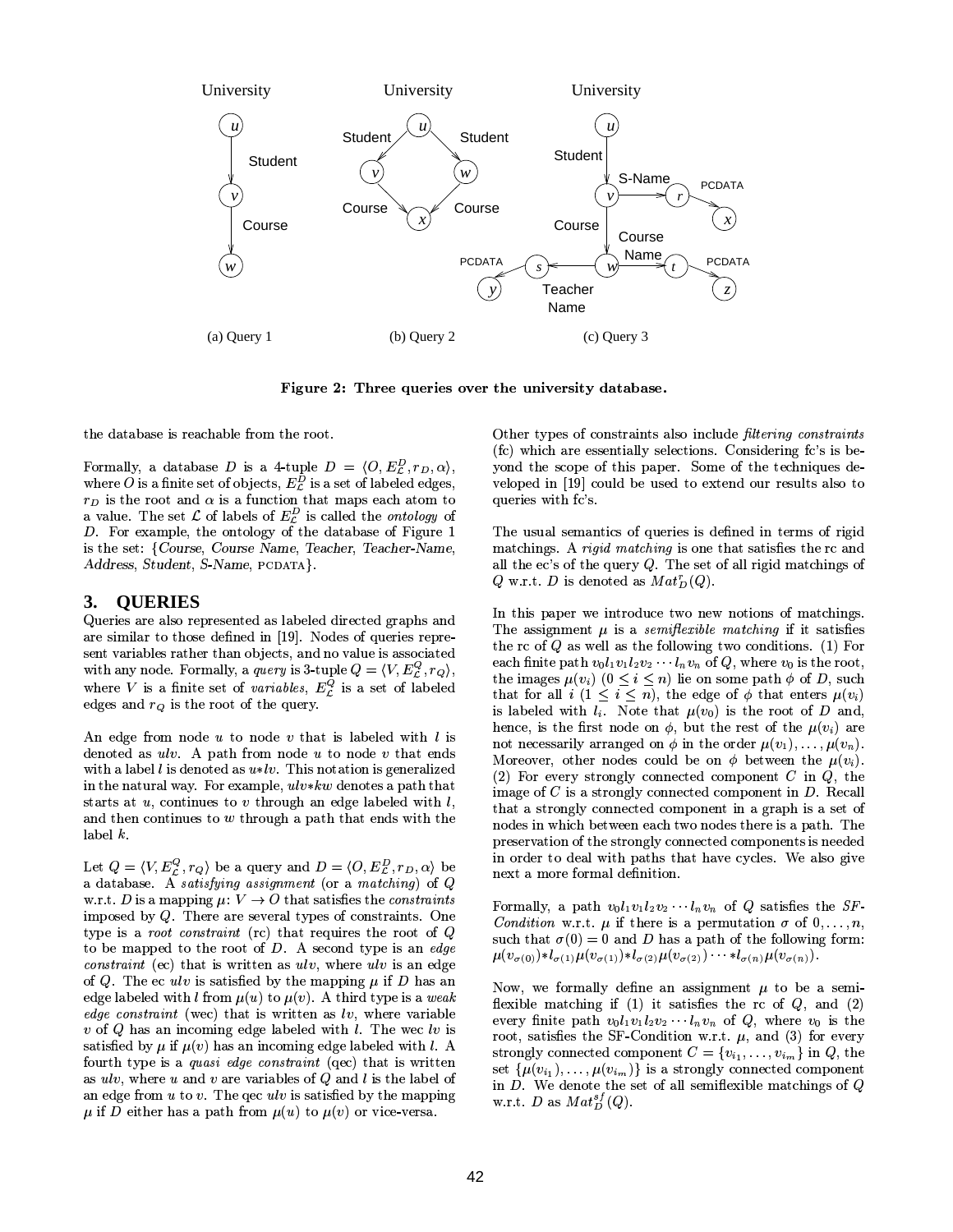| Matchings | $\boldsymbol{u}$ | $\boldsymbol{v}$ | $\boldsymbol{w}$ | $\boldsymbol{r}$ | $\boldsymbol{s}$ |    | x (student)   | (teacher)<br>$\boldsymbol{u}$ | (course)<br>$\boldsymbol{z}$ |
|-----------|------------------|------------------|------------------|------------------|------------------|----|---------------|-------------------------------|------------------------------|
|           |                  |                  |                  |                  | 10               | 24 | Reuven $(19)$ | A. Levi (17,                  | Database (26)                |
|           |                  |                  | $\sim$           | 13               | 10               | 24 | Shimon $(20)$ | A. Levi (17)                  | Database (26)                |
|           |                  |                  | $\cdot$          | 14               | 16               | 25 | Rivka(21)     | <b>B.</b> Cohen (23)          | Logic $(27)$                 |
|           |                  |                  |                  | 15               | 16               | 25 | Rachel (22)   | <b>B.</b> Cohen (23)          | Logic $(27)$                 |

Table 1: The flexible matchings for Query 3 of Figure 2 and the database of Figure 1.

A *flexible matching* satisfies the rc, all the wee's and all the  $\chi$  qec's of Q. We denote the set of all flexible matchings of Q w.r.t. D as  $Mat_D^f(Q)$ .

Intuitively, in both the semiflexible and flexible semantics, we assume that nodes of  $D$  that are connected by a path are semantically related. The difference is that in the flexible semantics, we also assume that this relationship is transitive. This difference entails another important difference between the semiflexible and the flexible semantics. In the flexible semantics, cycles in the query are not necessarily mapped to cycles in the database. Semiflexible matchings, however, require strongly connected components in the query to be mapped to strongly connected components in the database.

PROPOSITION 3.1. For a database  $D$  and a query  $Q$ , the following holds:

$$
Mat_D^r(Q) \subset Mat_D^{sf}(Q) \subset Mat_D^f(Q)
$$

Some languages for semistructured data use regular expressions as a tool for formulating queries when the structure is not completely known to the user. In principle, the expressive power of regular expressions subsumes the semiflexible and flexible semantics. However, in addition to regular expressions, one may also need unions and joins in order to fully express these semantics. In any case, the semiflexible and flexible semantics facilitate a much more succinct and easier style of writing queries. Moreover, we will show that evaluation and optimization of semiflexible and flexible queries are easier than evaluation and optimization of queries with regular expressions.

### 3.1 Examples

A university database that holds information on courses, students and teachers is depicted in Figure 1. Suppose that Alice wants to query the data; she is familiar with the ontology of the database, but does not know how the information is organized. We examine a few cases.

EXAMPLE 3.2. Alice tries to look in the database for information on courses. She assumes that the information on each student includes the courses that the student is taking. Thus, she formulates Query 1 of Figure 2. There are no rigid matchings of Query 1 w.r.t. the university database. However, when the query is evaluated under the semiflexible semantics, variable w will be assigned to the desired course nodes (Node 2 and Node 3).

EXAMPLE 3.3. Alice wants to find two students who are taking the same course. She formulates Query 2 of Figure 2.

Once again, there are no rigid matchings in this case. However, under either the semiflexible or the flexible semantics, Alice will find, for example, Rivka and Rachel as two students who are taking the same course (Logic). This is due to the fact that assigning  $u, v, w, x$  to 1, 7, 8, 3, respectively, is a semifierible (and, hence, also a flexible) matching of the query w.r.t. the university database.

EXAMPLE 3.4. When Query 3 of Figure 2 is posed to the university database as either a rigid or a semiflexible query, there are no matchings of the query w.r.t. the database. Nevertheless, under the flexible semantics, we get the assignments that are shown in Table 1. Atomic nodes where replaced with their value.

## 3.2 More on Semiflexible Matchings

It is not necessarily easy to check whether an assignment to the variables of a query  $Q$  is a semiflexible matching. The reason is that all paths of  $Q$  have to be considered. If  $Q$  is a dag (directed acyclic graph), the number of paths could be exponential, and if  $Q$  has a cycle, then there are infinitely many paths. In this section, we show that if the given database  $D$  is a dag, then checking whether an assignment is a semiflexible matching could be done in polynomial time in the size of  $Q$  and  $D$ . We also show that in the case of a cyclic query, it is sufficient to consider only simple paths and cycles in order to check whether a given assignment is a semiflexible matching. Note that as a matter of terminology, a cyclic query (database) has at least one cycle. Thus, the class of cyclic queries (databases) does not include any dag query (database). A tree query (database), however, is a special case of a dag query (database).

LEMMA 3.5. Suppose that  $Q$  is a dag query and  $D$  is a dag database. The assignment  $\mu: V \to O$  is a semiflexible matching of  $Q$  w.r.t. D if and only if the following condition is satisfied.

- For all labels l, all nodes v and the root r of  $Q$ , if  $Q$ has a path of the form  $r * l v$ , then D has a path of the form  $\mu(r)*l\mu(v)$ ; and
- For all labels l and k, and all nodes u, v and w of  $Q$ , if  $Q$  has a path of the form  $ulv*kw$ , then  $D$  either has a path of the form  $\mu(v)*k\mu(w)$  or a path of the form  $\mu(w) * l\mu(v)$ .

**PROOF.** It is easy to see that if  $\mu$  is a semiflexible matching, then it satisfies the condition of the lemma. For the other direction, suppose that the condition of the lemma holds and consider a path  $\pi = v_0 l_1 v_1 l_2 v_2 \cdots l_n v_n$  of Q. Since D is a dag, its nodes can be sorted topologically. Let  $\sigma$  be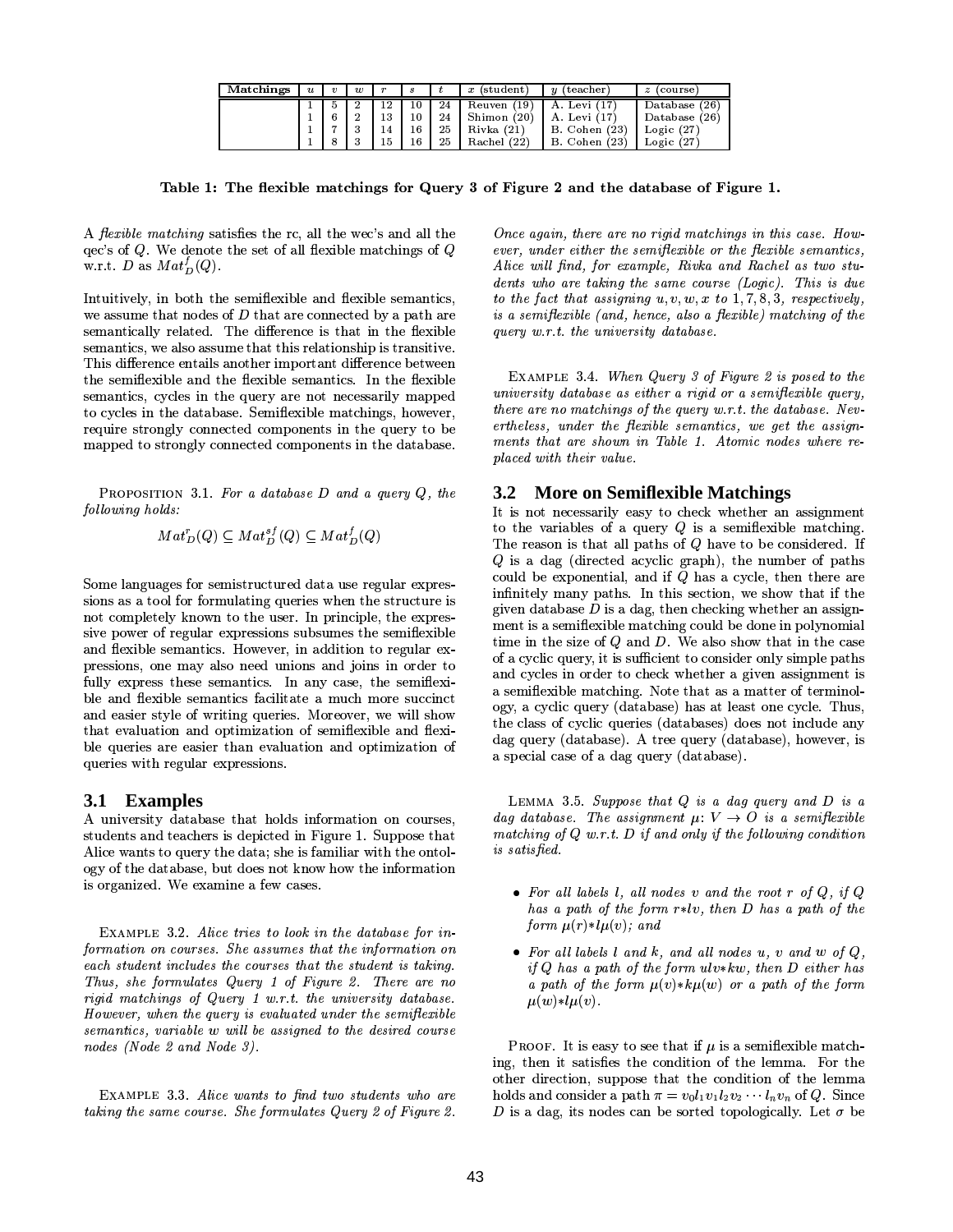a permutation of  $0, \ldots, n$ , such that  $\sigma(0) = 0$  and the sequence of objects  $\mu(v_{\sigma(0)}), \mu(v_{\sigma(1)}), \ldots, \mu(v_{\sigma(n)})$  conforms to the topological ordering on D. Note that  $v_{\sigma(0)}$  and  $\mu(v_{\sigma(0)})$ are the roots of  $Q$  and  $D$ , respectively. Moreover, if both  $\mu(v_{\sigma(i-1)})$  and  $\mu(v_{\sigma(i)})$   $(1 \leq i \leq n)$  lie on the same path of D, then the path must be from  $\mu(v_{\sigma(i-1)})$  to  $\mu(v_{\sigma(i)})$ .

We claim that  $D$  has a path of the form

$$
\mu(v_{\sigma(0)}) * l_{\sigma(1)} \mu(v_{\sigma(1)}) * l_{\sigma(2)} \mu(v_{\sigma(2)}) \cdots * l_{\sigma(n)} \mu(v_{\sigma(n)}).
$$

To prove it, we show that for all  $1 \leq i \leq n$ , there is a path of the form  $\mu(v_{\sigma(i-1)}) * l_{\sigma(i)} \mu(v_{\sigma(i)})$  in D. For  $i = 1$ , node  $v_{\sigma(0)}$  is the root of Q, and so, Q has a path of the form  $v_{\sigma(0)} * l_{\sigma(1)} v_{\sigma(1)}$ . Thus, by the first part of the condition of the lemma, D has a path of the form  $\mu(v_{\sigma(0)}) * l_{\sigma(1)} \mu(v_{\sigma(1)})$ .

For  $i > 1$ , there are two cases to be considered, depending on whether  $v_{\sigma(i-1)}$  appears before or after  $v_{\sigma(i)}$  on the path  $\pi$  of Q. If  $v_{\sigma(i-1)}$  appears first, then Q has a path of the form  $v_{\sigma(i-1)} * l_{\sigma(i)} v_{\sigma(i)}$ . Thus, according to the second part of the condition of the lemma,  $D$  must have a path of the form  $\mu(v_{\sigma(i-1)}) * l_{\sigma(i)} \mu(v_{\sigma(i)})$ . Alternatively, if  $v_{\sigma(i)}$  appears first, then there is a  $j$   $(0 \le j \le n-2)$ , such that Q has a path of the form  $v_j l_{\sigma(i)} v_{\sigma(i)} * l_{\sigma(i-1)} v_{\sigma(i-1)}$ . Thus, according to the second part of the condition of the lemma, D must have a path of the form  $\mu(v_{\sigma(i-1)}) * l_{\sigma(i)} \mu(v_{\sigma(i)})$ . 口

Next, we will consider cyclic queries. Since such queries have infinitely many paths, a naive test based on the definition of a semiflexible matching does not terminate. The following lemma alleviates this difficulty.

The path  $v_0l_1v_1l_2v_2\cdots l_nv_n$  (where  $v_0$  is not necessarily the root) is a *simple path* if all the  $v_i$  are distinct. It is a cycle if  $v_0 = v_n$ , and it is a *simple cycle* if  $v_0 = v_n$  and  $v_1, v_2, \ldots, v_n$ are distinct.

LEMMA 3.6. Let  $Q$  be a cyclic query and  $D$  be a cyclic database. The assignment  $\mu$  is a semiflexible matching of  $Q$  $w.r.t. D$  if and only if the following conditions are satisfied. (1) The assignment  $\mu$  satisfies the rc of Q. (2) All simple paths of Q that start at the root satisfy the SF-Condition w.r.t.  $\mu$ . (3) For all simple cycles  $u_0l_1u_1 \cdots l_ku_k$  of Q (where  $u_0$  is not necessarily the root), D has a cycle (which is not *necessarily simple)* of the form  $\mu(u_0) * l_1 \mu(u_1) \cdots * l_k \mu(u_k)$ .

**PROOF.** Obviously, if  $\mu$  is a semiflexible matching, then Conditions (1) and (2) hold. Next, we will show the necessity of Condition (3).

Let  $\mu$  be a semiflexible matching of  $Q$  w.r.t.  $D$ , and let  $C = u_0 l_1 u_1 \cdots l_k u_k$ , where  $u_0 = u_k$ , be a simple cycle of Q.

The set  $\{\mu(u_0), \ldots, \mu(u_k)\}\$  is contained in a strongly connected component of D, because  $\mu$  is a semiflexible matching and  $\{u_0, \ldots, u_k\}$  is contained in a strongly connected component of Q. Therefore, there is a path from  $\mu(u_i)$  to  $\mu(u_{i+1})$   $(0 \leq i \leq k-1)$ .

The second observation is that  $D$  has a path of the form  $\mu(u_i) * l_i \mu(u_i)$   $(1 \leq i \leq k)$ . In proof, for each node  $u_i$   $(1 \leq$   $i \leq k$ ) in C, there is a path that starts at the root of Q, continues to a node in  $C$  and then goes to  $u_i$  through the edge  $u_{i-1}l_iu_i$ . This path can be extended by going around the cycle C from  $u_i$  back to itself. Thus, Q has a path of the form  $r_{\mathcal{O}}*l_iu_i*l_iu_i$ , where  $r_{\mathcal{O}}$  is the root of  $Q$ . This path satisfies the SF-Condition, since  $\mu$  is semiflexible matching. Therefore, D must have a path of the form  $\mu(u_i) * l_i \mu(u_i)$  $(1 < i < k)$ .

By combining the path from  $\mu(u_{i-1})$  to  $\mu(u_i)$  with the path  $\mu(u_i) * l_i \mu(u_i)$   $(1 \leq i \leq k)$ , it follows that D has a path of the form  $\mu(u_{i-1}) * l_i \mu(u_i)$   $(1 \leq i \leq k)$ . Therefore, D also has a path of the form  $C_D = \mu(u_0) * l_1 \mu(u_1) \cdots * l_k \mu(u_k)$ . Since  $u_0 = u_k$ , it follows that  $\mu(u_0) = \mu(u_k)$  and, thus,  $C_D$  is a cycle in  $D$ . Thus, we have shown that Condition  $(3)$  is satisfied.

For the other direction, suppose that  $\mu$  is a mapping of the variables of Q to objects of D, such that Conditions  $(1)$ – $(3)$ are satisfied. By Condition  $(3)$ ,  $\mu$  maps strongly connected components of  $Q$  to strongly connected components of  $D$ . Next, we will show that paths of  $Q$  satisfy the SF-Condition w.r.t.  $\mu$ .

Let  $\pi = v_0 l_1 v_1 \cdots l_n v_n$  be a path of Q, where  $v_0$  is the root of Q. We will show by induction on n that  $\pi$  satisfies the SF-Condition w.r.t.  $\mu$ .

For  $n = 1$ ,  $\pi$  is either a simple path (if  $v_0 \neq v_1$ ) or a simple cycle (if  $v_0 = v_1$ ). In the first case,  $\pi$  satisfies the SF-Condition by Condition (2), and in the second case  $-$  by Condition (3).

Next, suppose that the claim holds for paths of length less that *n*, where  $n > 1$ . We have to show that the claim holds for the path  $\pi$ .

Once again, if  $\pi$  is a simple path or a simple cycle, then either Condition (2) or Condition (3) implies that  $\pi$  satisfies the SF-Condition.

If  $\pi$  is neither a simple path nor a simple cycle, then it must have variables  $v_i$  and  $v_k$   $(i < k)$ , such that the path  $\pi_c =$  $v_i l_{i+1} v_{i+1} \cdots l_k v_k$  is a simple cycle. By Condition (3), D has a cycle of the form  $\phi_c = \mu(v_i) * l_{i+1} \mu(v_{i+1}) \cdots * l_k \mu(v_k)$ .

By the induction hypothesis, the path

 $\pi_p = v_0 l_1 v_1 \cdots l_i v_i l_{k+1} v_{k+1} \cdots l_n v_n$ 

satisfies the SF-Condition. Thus, there is a permutation  $\sigma_p$ of  $0, 1, \ldots, i, k + 1, \ldots, n$ , such that  $\sigma_p(0) = 0$  and D has a path of the following form.

$$
\begin{array}{rcl}\n\phi_p & = & \mu(v_{\sigma_p(0)}) \ast l_{\sigma_p(1)} \mu(v_{\sigma_p(1)}) \cdots \\
& *l_{\sigma_p(i)} \mu(v_{\sigma_p(i)}) \ast l_{\sigma_p(k+1)} \mu(v_{\sigma_p(k+1)}) \cdots \\
& *l_{\sigma_p(n)} \mu(v_{\sigma_p(n)})\n\end{array}
$$

We will now show that the cycle  $\phi_c$  and the path  $\phi_p$  can be combined into a single path  $\phi$  that shows that  $\pi$  satisfies the SF-Condition. Intuitively, this is done by inserting the cycle  $\phi_c$  into the path  $\phi_p$  starting at an occurrence of  $v_i$  in  $\phi_p$ . To do that, we need to define a permutation  $\sigma$  of  $0,1,\ldots,n$  that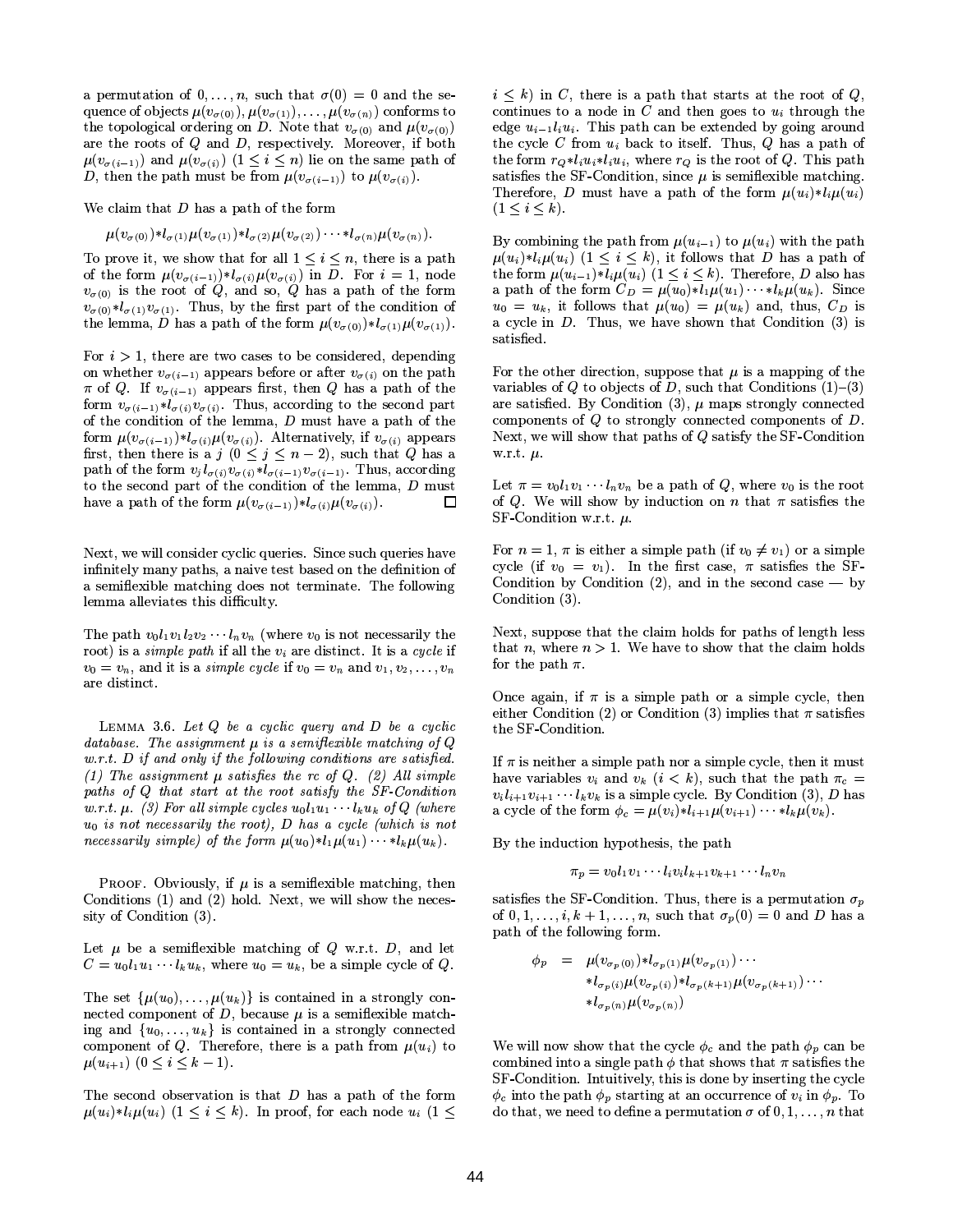| Query   <br>Database | path query   | tree query   | dag query    | cyclic query                        |
|----------------------|--------------|--------------|--------------|-------------------------------------|
| path database        | PTIME        | <b>PTIME</b> | <b>PTIME</b> | there are no semiflexible matchings |
| tree database        | <b>PTIME</b> | <b>PTIME</b> | <b>PTIME</b> | there are no semiflexible matchings |
| dag database         | <b>PTIME</b> | <b>PTIME</b> | <b>PTIME</b> | there are no semiflexible matchings |
| cyclic database      | <b>PTIME</b> | <b>PTIME</b> | coNP         | coNP                                |

Table 2: The complexity of checking whether  $\mu$  is a semiflexible matching.

combines the effect of the permutation  $\sigma_p$  with the effect of the identity permutation of  $i + 1, \ldots, k$ , which relates the simple cycle  $\pi_c$  to the cycle  $\phi_c$ .

The permutation  $\sigma_p$  is defined over  $0, 1, \ldots, i, k+1, \ldots, n$ , i.e., it has a gap between  $i + 1$  and k. However, this gap is not necessarily the place to put the cycle  $\phi_c$ . Therefore, we first have to shift some positions in order to create the gap in the right place.

Formally, there is a j, such that  $\sigma_p(j) = i$ . Note that j is the position of  $\mu(v_i)$  in the path  $\phi_p$ . There are two cases for creating the gap, starting at position  $j + 1$ , and for each case  $\sigma$  is defined differently.

If  $j+1 \leq i$ , then the gap has to be created by shifting right; that is, for  $j + 1 \le m \le i$ , we define  $\sigma(m + k - i) = \sigma_p(m)$ .

If  $k + 1 \leq j$ , then the gap has to be created by shifting left; that is, for  $k+1 \le m \le j$ , we define  $\sigma(m-(k-i)) = \sigma_p(m)$ .

Now, we fill the gap with the cycle  $\phi_c$  by defining  $\sigma(j+m)$  =  $i+m$  for  $1 \leq m \leq k-i$ . Finally, we complete the definition of  $\sigma$  by defining  $\sigma(m) = \sigma_p(m)$ , for all other values of m.

It thus follows that D has a path  $\phi$  of the form

$$
\mu(v_{\sigma(0)}) * l_{\sigma(1)} \mu(v_{\sigma(1)}) * l_{\sigma(2)} \mu(v_{\sigma(2)}) \cdots * l_{\sigma(n)} \mu(v_{\sigma(n)})
$$

and this path shows that  $\pi$  satisfies the SF-Condition. 口

It should be noted that a query with cycles cannot be satisfied by a database without cycles, under either the rigid or semiflexible semantics. However, for the flexible semantics, this is not necessarily the case.

COROLLARY 3.7. Deciding if a given assignment  $\mu$  of a cyclic query w.r.t. a cyclic database is a semifiexible matching is in  $coNP$ .

PROOF. We will describe a nondeterministic polynomialtime algorithm for testing whether  $\mu$  is not a semiflexible matching. If  $\mu$  does not map the root of the query to the root of the database, then the algorithm returns yes. The algorithm guesses a simple path  $v_0l_1v_1l_2v_2 \cdots l_nv_n$  of Q and returns yes if this path does not satisfy the SF-Condition (in the full paper, we will describe how to test that a given path satisfy the SF-Condition in polynomial time). The algorithm also guesses a set of nodes  $\{v_{i_1}, \ldots, v_{i_m}\}\$  and returns yes if this set is strongly connected in  $Q$ , but the set  $\{\mu(v_{i_1}), \ldots, \mu(v_{i_m})\}$  is not strongly connected in D.  $\Box$  In summary, if the database is a dag, then Lemma 3.5 implies that testing whether  $\mu$  is a semiflexible matching has a running time that is polynomial in the size of the query and the database. If the database is cyclic and the query is a tree, the test can still be done in polynomial time, since a tree query has only a linear number of paths from the root to a leaf. However, for a cyclic database and a query that is either a dag or cyclic, we only know that the test is in coNP. Table 2 gives the complexity results, in terms of the size of the query and the database, for the various cases.

# 4. QUERY EVALUATION IN SEMIFLEXI-**BLE SEMANTICS**

Query evaluation has a polynomial-time data complexity under either the semiflexible or flexible semantics. If both the query and the data are considered as input, then the complexity is certainly exponential, since the size of the result could be exponential in the size of the query and the data. A better approach is to analyze the *combined complexity* that is measured in terms of the size of the query, the database and the result. Recall that in the relational case, merely checking whether a join of  $n$  relations is not empty is NP-Complete [21]; hence, the combined complexity is exponential. However, for the important case of acyclic ioins, the combined complexity is polynomial [28]. In this section, we will discuss the combined complexity of query evaluation under the semiflexible semantics.

### **4.1 Path Queries**

In this section we consider path queries. A path query has the form  $v_0l_1v_1l_2v_2...l_nv_n$ , where  $v_0$  is the root and all the  $v_i$  are distinct. First, we will discuss the case of evaluating a path query over a database that is also a path. Note that even in this case, the result could be exponential in the size of the query and the database (provided that some labels are repeated along paths of the database). However, the combined complexity is polynomial.

For a query node v, the correspondence set of v, denoted  $C_v$ , is the set of all database objects  $o$ , such that  $o$  satisfies some wec of  $v$  (i.e., there is a label l, such that both  $o$  and  $v$  have incoming edges labeled with  $l$ ). The correspondence set of the root  $r_Q$  of Q consists of the root  $r_D$  of the database.

PROPOSITION 4.1. Consider a path query  $Q$  of the form voluvillary and a path database D over a set of objects O. The set  $Matb<sup>s<sub>f</sub></sup>(Q)$  of the semiflexible matchings of Q w.r.t. D is  $\{\mu : V \to O \mid \mu(v_i) \in C_{v_i} \text{ for } 0 \leq i \leq n\}$ n, and  $\mu(v_i) \neq \mu(v_j)$  for  $i \neq j$ . Computing  $Mat_D^{sf}(Q)$  has a linear time combined complexity.

PROOF. Follows from the definition of the SF-Condition. In particular, note that this condition implies that if the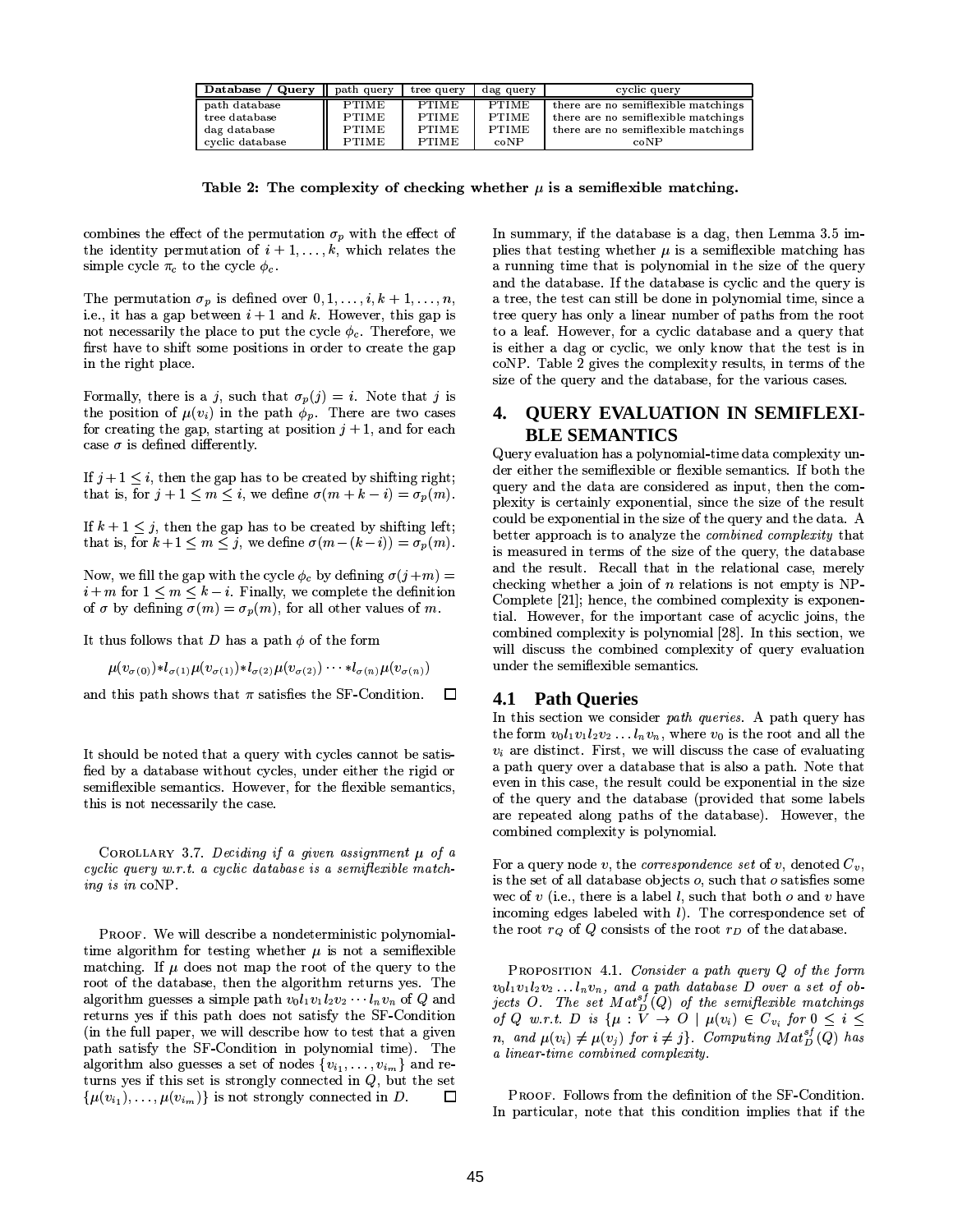| Database / Query | path query   | tree query   | dag query                        | cyclic query               |
|------------------|--------------|--------------|----------------------------------|----------------------------|
| path database    | <b>PTIME</b> | <b>PTIME</b> | <b>PTIME</b>                     | the result is always empty |
| tree database    | <b>PTIME</b> | <b>PTIME</b> | <b>PTIME</b>                     | the result is always empty |
| dag database     | NP-Complete  | NP-Complete  | NP-Complete                      | the result is always empty |
| cyclic database  | NP-Complete  | NP-Complete  | NP-Hard (in $\Sigma_5^{\rm P}$ ) | NP-Hard (in $\Sigma_2^P$ ) |

Table 3: The complexity of checking nonemptiness under the semiflexible semantics.

database has no cycles, then  $\mu$  must map variables that are connected by a path to distinct objects.  $\Box$ 

Next, we consider the case of a tree database  $D$ . For each path  $\pi$  of D from the root to a leaf, we compute the result of the path query Q w.r.t.  $\pi$ , and then take the union of all these results. Thus, we get the following.

THEOREM 4.2. Query evaluation for a path query Q and a tree database D has a combined complexity of  $O(|Q| \cdot |D| +$  $|M|$ ) time, where  $|Q|$ ,  $|D|$  and  $|M|$  are the sizes of the query, the database and the result, respectively.

The next theorem shows that query evaluation is not likely to have a polynomial-time combined complexity when the database is a dag.

THEOREM 4.3. Given a path query Q and a dag database D, deciding whether  $Mat_D^{sf}(Q)$  is not empty is NP-Complete (when the input is the query and the data).

The NP-Hardness is shown by a reduction of 3SAT. The problem is in NP, since one can guess an assignment  $\mu$  and verify that it is a semiflexible matching in polynomial time (follows from Lemma  $3.5$ ).

Note that for a path query  $Q$  and a database  $D$  that may have cycles, query evaluation has a combined complexity of  $O(|D|^{|Q|+1} + |Q|)$  time.

### 4.2 Tree, DAG, and Cyclic Queries

In this section, we show that evaluation of tree and dag queries is not significantly harder than evaluation of path queries, except for the case of a cyclic database.

Note that checking nonemptiness is NP-Complete when both the query and the database are dag's, since NP-Hardness follows from Theorem 4.3 and membership in NP follows from Lemma 3.5. The result of Theorem 4.2 can be generalized to dag queries and tree databases, as stated by the next theorem that gives the main result about evaluation of semiflexible queries. The algorithm mentioned in the theorem is rather intricate and its description cannot be given here due to space limitations.

THEOREM 4.4. Let Q be a dag query and let D be a tree database. There is an algorithm that computes the set of semiflexible matchings  $\overline{Mat_D^{sf}(Q)}$  in  $O(|Q|^4 \cdot |D|^2 + |M|^2$ .  $|Q|^3 \cdot |D|$ ) time, where  $|Q|$ ,  $|D|$  and  $|M|$  are the sizes of the query, the database and the result, respectively.

For the case of cyclic databases, query evaluation is NP-Complete provided that there is a polynomial-time test for verifying that an assignment is a semiflexible matching, i.e., when the query is either a path or a tree. For dag queries, however, we only know that verifying that an assignment is a semiflexible matching is in coNP. Therefore, checking nonemptiness is in  $\Sigma_2^P$  (and is still NP-Hard).

Now consider cyclic queries. Since the result of evaluating a cyclic query over a dag database is always empty, NP-Hardness does not follow from Theorem 4.3. However, a reduction similar to that of Theorem 4.3 shows that nonemptiness of a cyclic query over a cyclic database is NP-Hard (and is in  $\Sigma_2^P$ ).

The complexity results for the various cases are shown in Table 3. Note that when testing emptiness is polynomialtime (in the size of the query and the data), query-evaluation has a polynomial-time combined complexity. When testing emptiness is not polynomial, query-evaluation cannot have a polynomial-time combined complexity either.

#### 5. EVALUATING FLEXIBLE QUERIES

First, we will show that query evaluation under the flexible semantics can be reduced to query evaluation under the rigid semantics.

Let  $D = \langle O, E, r_D, \alpha \rangle$  be a database over the set of nodes O. The reachability graph of  $D$  is a rooted labeled directed graph, denoted  $RG(D) = \langle O, E_R, r_D, \alpha \rangle$ , that is obtained from D by adding edges as follows. If object  $o'$  of D has an incoming edge labeled with  $l$  and there is either a path from  $o'$  to another object o or vice-versa, then  $E_R$  has an edge labeled with  $l$  from  $o$  to  $o'$ .

THEOREM 5.1. Let  $Q$  be a query and let  $D$  be a database with a reachability graph  $RG(D)$ . The set of flexible matchings of  $Q$  w.r.t.  $D$  is equal to the set of rigid matchings of  $Q$  w.r.t.  $RG(D)$ .

Evaluating all the rigid matching of Q w.r.t.  $RG(D)$  can be done as follows. For each edge  $e = ulv$  of Q, we create a binary edge relation  $r_e$  that has the attributes u and v, and the following set of tuples:  $\{(o, o') | RG(D)$  has an edge  $olo' \}$ . In other words,  $r_e$  contains all edges of  $RG(D)$  that have the same label as e. The join of all the edge relations yields all the rigid matchings of  $RG(D)$ . When the join is acyclic, Yannakakis's algorithm [28] can be applied and, hence, we get the following corollary.

COROLLARY 5.2. Query evaluation under the flexible semantics has a polynomial-time combined complexity when the query  $Q$  is a tree and the database  $D$  is any graph.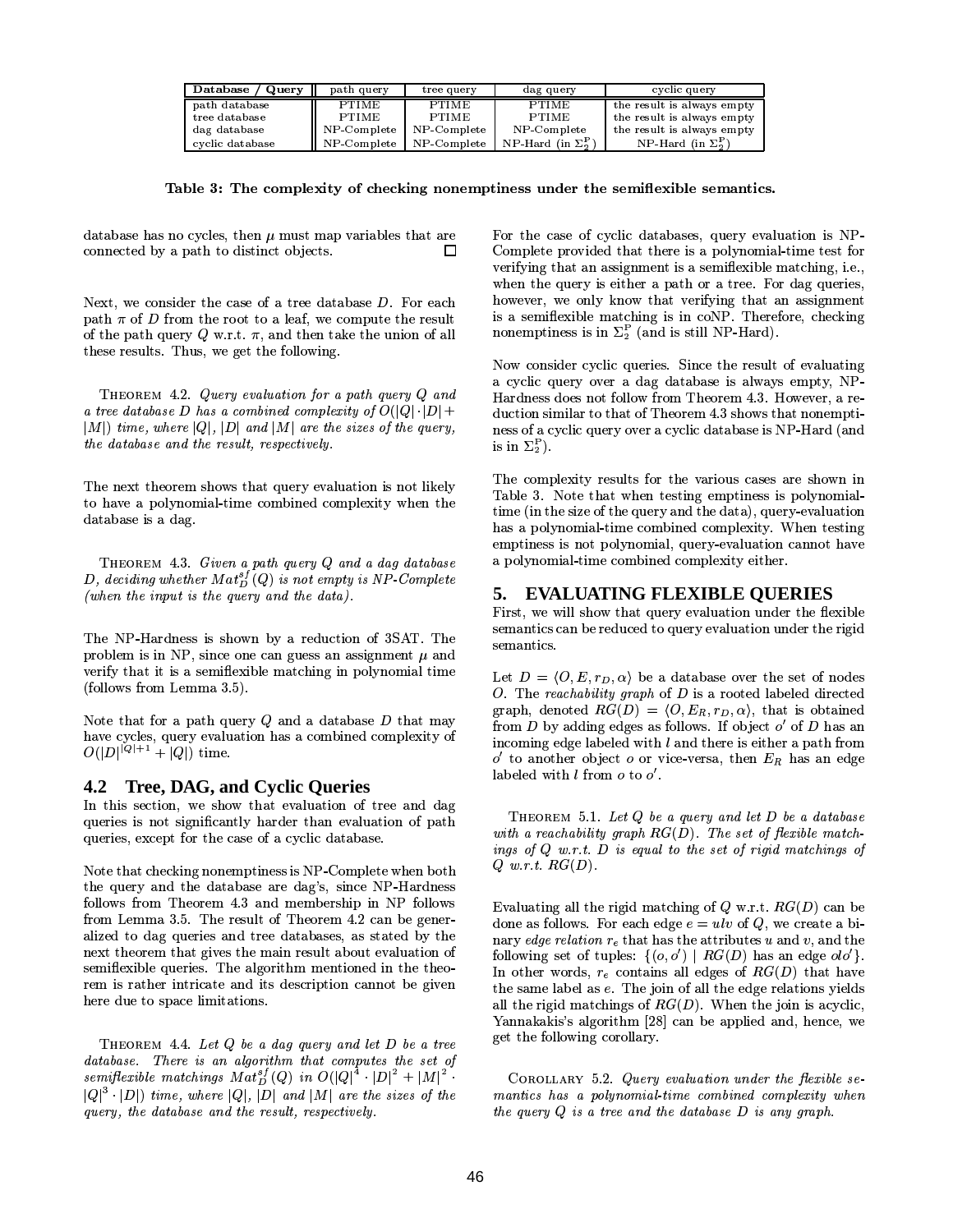The next theorem shows that if  $Q$  is not a tree, then a queryevaluation algorithm with a polynomial-time combined complexity is not likely to exist.

THEOREM 5.3. Given a dag query  $Q$  and a database  $D$ , deciding whether the flexible semantics yields a nonempty result is NP complete.

NP-hardness follows from a reduction of 3SAT. Membership in NP follows because a flexible matching can be guessed and verified in polynomial time.

#### **QUERY CONTAINMENT AND QUERY** 6. **EOUIVALENCE**

In the case of relational conjunctive queries, the final step of evaluation is a projection of the matchings onto the distinguished variables. Consequently, containment is defined in terms of those projections. In the case of queries over semistructured data, the final step is a construction of the result from the matchings. A discussion of this step, however, is beyond the scope of the paper. Thus, in this paper, the semantics of queries is defined in terms of matchings over all the variables, and containment (equivalence) is defined as containment (equality) of the corresponding sets of matchings.

Formally, given two queries  $Q_1$  and  $Q_2$  over the same set of node variables, we say that  $Q_1$  is contained in  $Q_2$  under the semantics s, denoted  $Q_1 \subseteq_s Q_2$ , if for all database D,  $Mat_D^s(Q_1) \subseteq Mat_D^s(Q_2)$ . The queries  $Q_1$  and  $Q_2$  are *equivalent* if for all database D,  $Mat_D^s(Q_1) = Mat_D^s(Q_2)$ .

Deciding equivalence and containment of queries is useful for optimization techniques. The next theorem provides a characterization of containment for semiflexible queries.

THEOREM 6.1. Let  $Q_1$  and  $Q_2$  be queries over the same set of variables V.  $Q_1 \subseteq_{sf} Q_2$  if and only if the identity mapping  $\mu$  over V is a semiflexible matching of  $Q_2$  w.r.t.  $Q_1$ .

COROLLARY 6.2. Deciding if  $Q_1 \subseteq_{sf} Q_2$  is in coNP when  $Q_1$  is a cyclic graph and  $Q_2$  is either a dag or a cyclic graph. In all other cases, it is in polynomial time.

A characterization of containment for flexible queries is given in the next theorem.

THEOREM 6.3. Let  $Q_1$  and  $Q_2$  be queries over the same set of variables.  $Q_1 \subseteq_f Q_2$  if and only if the following two conditions hold:

- 1. For each wec lv in  $Q_2$ , there is a wec lv in  $Q_1$ .
- 2. For each ec ulv in  $Q_2$ , where  $u \neq r_{Q_2}$  ( $r_{Q_2}$  is the root of  $Q_2$ ), the query  $Q_1$  contains either the ec ul'v or the ec vl'u for some label  $l'$ .

To decide containment of  $Q_1$  in  $Q_2$  we just need to check that every wec (ec) in  $Q_1$  has a suitable wec (ec) in  $Q_2$ .

COROLLARY 6.4. Deciding if  $Q_1 \subseteq_f Q_2$  is in  $O(|Q_1| \cdot |Q_2|)$  $time.$ 

If we sort the ec's and wec's of  $Q_2$  deciding containment can be done in  $O(|Q_2| \log |Q_2| + |Q_1| \log |Q_2|)$ .

# 7. DATABASE EQUIVALENCE

Given two databases  $D$  and  $D'$  over the same set of objects O, we say that D and D' are equivalent under the semantics s if for every query  $Q$ , the set of s-matchings of  $Q$  w.r.t.  $D$ is equal to the set of s-matchings of Q w.r.t.  $D'$ . Under the classical (i.e., rigid) semantics, two databases are equivalent if and only if they are isomorphic (i.e., have the same root and the same set of labeled edges). In the case of the semiflexible and flexible semantics, however, two databases can be equivalent even if they are not isomorphic.

One reason for investigating database equivalence is that in some cases it is more efficient to evaluate queries over databases that have a certain form than over databases that have a different form. For example, we showed that it is more efficient to evaluate queries over a tree database than over a dag database. Thus, it is important to be able to characterize equivalence of databases, and to be able to transform a database of a given form (e.g., dag) to an equivalent database that has a different form (e.g., tree).

Let  $D$  and  $D'$  be two databases that have the same set of objects and the same root. We say that a path  $\phi =$  $o_0l_1o_1l_2o_2\cdots l_n o_n$  of D, where  $o_0$  is the root, is *included* in a path  $\phi'$  of D' if there is a permutation  $\sigma$  of  $1, \ldots, n$ , such that  $\phi'$  has the form  $o_0 * l_{\sigma(1)} o_{\sigma(1)} * l_{\sigma(2)} o_{\sigma(2)} \cdots * l_{\sigma(n)} o_{\sigma(n)}$ .

We say that there is a *semifierable path inclusion* of D in  $D'$ if for every path  $\phi$  in D that starts at the root, there is a path  $\phi'$  in D', such that  $\phi'$  includes  $\phi$ .

THEOREM 7.1. Consider two databases D and D' over the same set of objects and with the same root.  $D$  and  $D'$ are equivalent under the semiflexible semantics if and only if (1) there is a semiflexible path inclusion of  $D$  in  $D'$  and vice-versa, and  $(2)$  each strongly connected component in D is a strongly connected component in  $D'$  and vice-versa.

Conditions  $(1)$  and  $(2)$  of the above theorem are essentially equivalent to the condition that the identity mapping (of the objects of D to the objects of  $D'$  is a semiflexible matching. Therefore, we get the following corollary.

COROLLARY 7.2. Deciding equivalence of databases, under the semiflexible semantics, is in polynomial time if the databases are dags and is in coNP if the databases have cycles.

For the flexible semantics, we have the following theorem.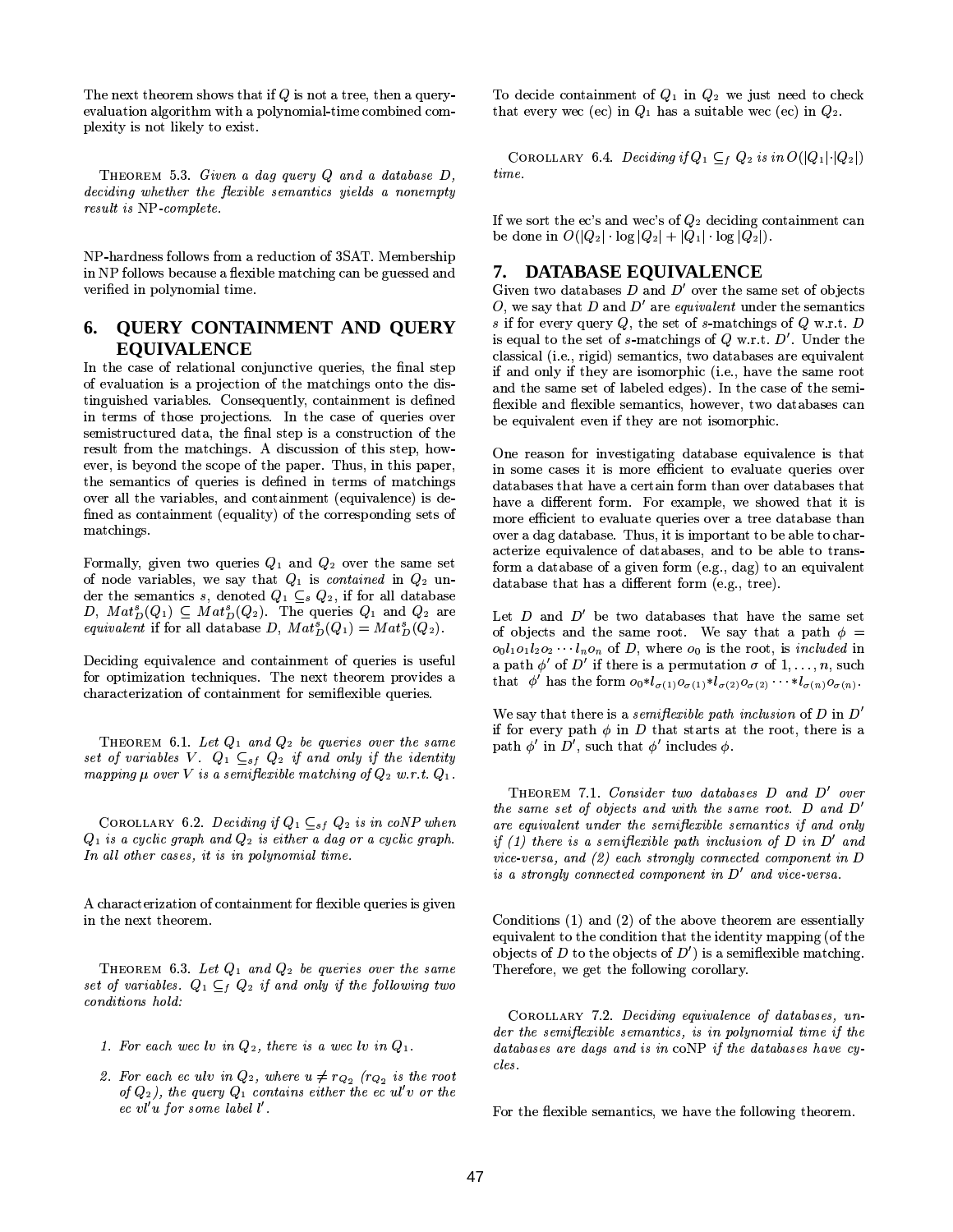Algorithm TransformingDatabaseToTree $(D)$ ; Input a tree-transformable database  $D$ ; Output a tree database  $T$  that is equivalent to  $D$  under the semiflexible semantics; let H be the path hypergraph of  $D$ ; let  $B = BD(\mathcal{H})$  be the Bachman diagram of H; let  $S_0$  be the least node of  $\mathcal B$  ( $S_0$  is the intersection of all nodes of  $\mathcal B$ ); (\* by chosing  $S_0$  to be the root,  $\beta$  can be viewed as a tree \*)  $S \leftarrow \{S_0\};$ create from the objects of  $S_0$  a path  $P_0$  with  $r_D$  (the root of D) as the first node; while  $S$  is not empty remove some node  $S_i$  from  $S_i$ add to S all the children of  $S_i$  in B; let  $S_i$  be the parent of  $S_i$  in  $B_i$ ; create a simple path  $P_i$  from the objects of  $S_i$  that are not in  $S_i$ ; (\* Since  $S_i$  is the parent of  $S_i$ , a path  $P_i$  has already been created for  $S_i$  \*) add an edge from the last node of  $P_i$  to the first node of  $P_i$ ; let  $T$  be the database that was produced in the previous steps; label  $T$  by attaching to each edge the label that corresponds to its target in  $D$ ; return  $T$ ;

Figure 3: Creating a tree database  $T$  from a database  $D$ .

THEOREM 7.3. Consider two databases D and D' over the same set of objects O and with the same root. D and  $D'$  are equivalent under the flexible semantics if and only if their reachability graphs are isomorphic, i.e., have the same set of labeled edges.

It is not necessary to solve the general case of graph isomorphism in order to decide equivalence of databases under the flexible semantics. Instead, it is sufficient to check that the identity mapping is an isomorphism. Thus, deciding whether two databases  $D$  and  $D'$  are equivalent under the flexible semantics is in  $O(|D|^2 \log |D| + |D'|^2 \log |D'|)$ .

#### **Removing Redundancies** 7.1

One application of database equivalence is the removal of *redundant parts* from databases. A part of a database is redundant if removing it from the database has no effect on the result of query evaluation.

For example, given a database  $D$ , we say that an edge  $o_1lo_2$ in  $D$  is redundant w.r.t. the semiflexible semantics if  $D$  has a path of the form  $o_1 * l o_2$  that does not include the edge  $o_1 l o_2$ . If a redundant edge is removed, the result is a database that is equivalent to the original one under the semiflexible semantics.

#### $7.2$ **Testing for Equivalence to a Tree**

In addition to testing database equivalence, it is also possible to transform a database  $D$  to a tree, provided that  $D$  is indeed equivalent to some tree database. Note that under the semiflexible semantics, a cyclic database cannot be equivalent to a tree database. However, there are dag databases that are equivalent to tree databases. Under the flexible semantics, even a cyclic database could be equivalent to a tree database.

Transforming a database to an equivalent tree is important for several reasons. First, evaluation of queries is more efficient when the database is a tree, as was shown earlier. Secondly, in a graphical user interface, presenting trees is easier than presenting dags. Thirdly, storing data as a document (e.g., in XML) is easier when the data is a tree, since references and identifiers need not be used.

Given a database  $D$ , we say that  $D$  is tree transformable under the semantics  $s$  if there exists a tree database  $T$  that is equivalent to  $D$  under the semantics  $s$ . In this section, we characterize tree transformable databases under the semiflexible and the flexible semantics, and give algorithms for the transformations.

We will start with transformation to a tree under the semiflexible semantics. Given a database  $D$  that has no redundant edges, the following are necessary conditions for  $D$  to be tree transformable under the semiflexible semantics.

The first necessary condition is that D does not include a node that has incoming edges with different labels. The reason for this condition is that in a tree database only one edge enters each node (except for the root that has no incoming edge) and this edge holds exactly one label. The second necessary condition is that  $D$  is acyclic. The reason for the second condition is that in a finite tree all paths are finite, while a cyclic graph contains an infinite path. The third necessary condition is that the number of paths in  $D$ is not greater than the number of nodes in  $D$ . Recall that in a tree, the number of paths, from the root to a leaf, never exceeds the number of nodes.

In order to have conditions that are both necessary and sufficient, we need additional definitions. Given a database  $D$ , the path hypergraph of  $D$  is the hypergraph  $H$  that has the same nodes as  $D$  and has as hyperedges all sets of nodes  $S$ ,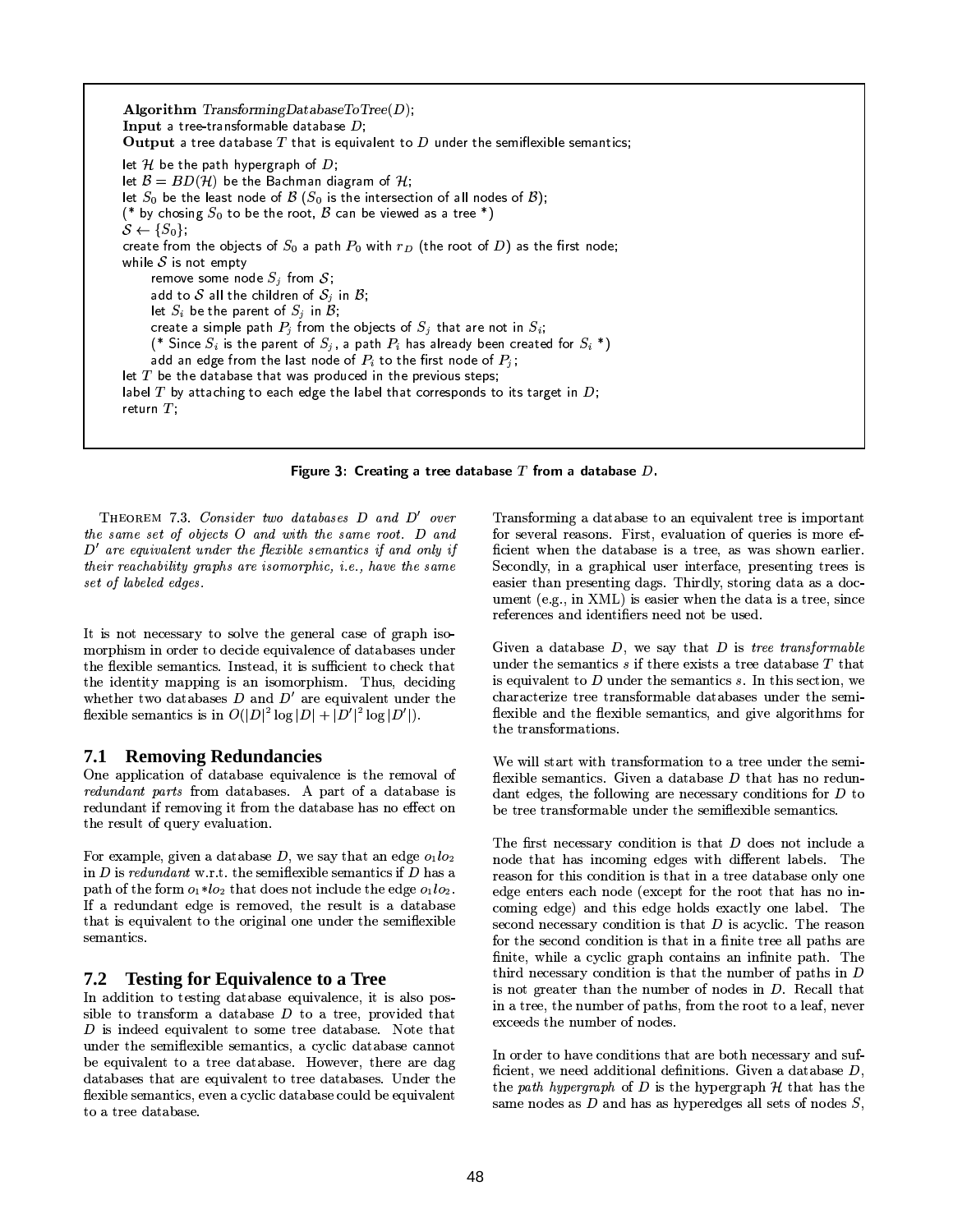

Figure 4: Transformation to a tree under the semiflexible semantics.

such that  $S$  is the set of all nodes on some path of  $D$  from the root to a leaf. Let  $\mathcal E$  be the set that contains all the hyperedges of  $H$  and all the nonempty intersections of two or more hyperedges of  $H$ . The Bachman diagram of  $H$ , denoted  $BD(\mathcal{H})$ , is the following graph. For each element of  $\mathcal{E}$ , there is a node in  $BD(\mathcal{H})$ . There is an edge between  $E_1$  and  $E_2$  in  $BD(\mathcal{H})$  if (1)  $E_1 \subseteq E_2$ , and (2) there is no element  $E'$  in  $\mathcal{E}$ , such that  $E_1 \subseteq E' \subseteq E_2$  and  $E'$  is different from both  $E_1$  and  $E_2$ . We say that  $BD(\mathcal{H})$  is acyclic if it contains no cycle (as an undirected graph). A discussion of acyclic Bachman diagrams and their usage in the characterization of  $\gamma$ -acyclic hypergraphs is given in [16]. In [27], Bachman diagrams are used to characterize full disjunctions.

THEOREM 7.4. Let D be a database with no redundant edges and with the path hypergraph  $H$ . The database  $D$  is tree transformable under the semiflexible semantics if and only if the following three conditions hold. (1)  $D$  is acyclic;  $(2)$  There is no node in D that has two different incoming labels; and (3)  $BD(\mathcal{H})$ , the Bachman diagram of  $\mathcal{H}$ , is acyclic. Deciding if  $D$  is tree transformable under the semiflexible semantics is in polynomial runtime in the size of  $D$ .

Figure 3 gives a polynomial-time algorithm that actually transforms a given database  $D$  to a tree, provided that  $D$ is tree transformable. The algorithm starts by creating the path hypergraph  $H$  of  $D$ . Note that in a tree transformable database, the number of paths from the root to the leaves cannot exceeds the number of nodes, and thus, the size of the path hypergraph is polynomial in the size of the database.

The second step of the algorithm is the creation of the Bachman diagram  $\mathcal{B} = BD(\mathcal{H})$ . This can be done in polynomial time in the size of  $H$ . Recall that the nodes of  $B$  are sets of objects of the database  $D$ . The intersection of all the nodes of  $\beta$  always contains the root of  $D$ . Thus, there is a *least* node of  $\beta$  that is contained in all the other nodes. In the algorithm, we view  $\beta$  as a tree whose root is the least node.

The algorithm creates a tree database  $T$  by visiting the nodes of  $\beta$  in a topological order, starting with the least node. Initially, T is empty. For each visited node  $E$  of  $\beta$ , the algorithm adds to T the objects of  $E - E'$ , where E' is the parent of  $E$ . The newly added objects are connected by new edges to form a simple path. The order of the objects along this path is not important, except for the root of  $D$ that must be the first object on the path created for the least node of  $\beta$ . Thus, each node E of  $\beta$  is associated with some path in  $T$ , and that path has a first object and a last object. A new edge is also added from the last object of the parent of  $E$  to the first object of  $E$ .

The final step of the algorithm is to label the edges of  $T$ . Each edge is labeled with the unique label associated with the object that it enters; that is, if an edge enters an object  $o$ , then in the original database  $D$ , all the edges that enter  $o$  are labeled with the same label  $l$ , and  $l$  is also the label of the single edge that enters object  $o$  in the tree database  $T$ . Note that the root has no incoming edges in  $T$ . It is easy to see that the returned graph is indeed a tree.

We now consider transformation to a tree under the flexible semantics. A necessary condition for the existence of a transformation under the flexible semantics is as follows. The database should not have a node o, such that two edges with different labels enter o. Moreover, there should not be any edge that enters the root.

Next, we give some additional definitions. The *augmented reachability graph* of a database  $D$  is the reachability graph of D augmented with an unlabeled edge from each node to the root. An edge between two nodes, in the augmented reachability graph, reflects the existence of a path in  $D$ between these nodes. Since each node in the database is reachable from the root, there is an edge in the augmented reachability graph from each node to the root.

The maximal clique hypergraph of a database  $D$  is the hypergraph that has the same nodes as  $D$  and has, as hyperedges,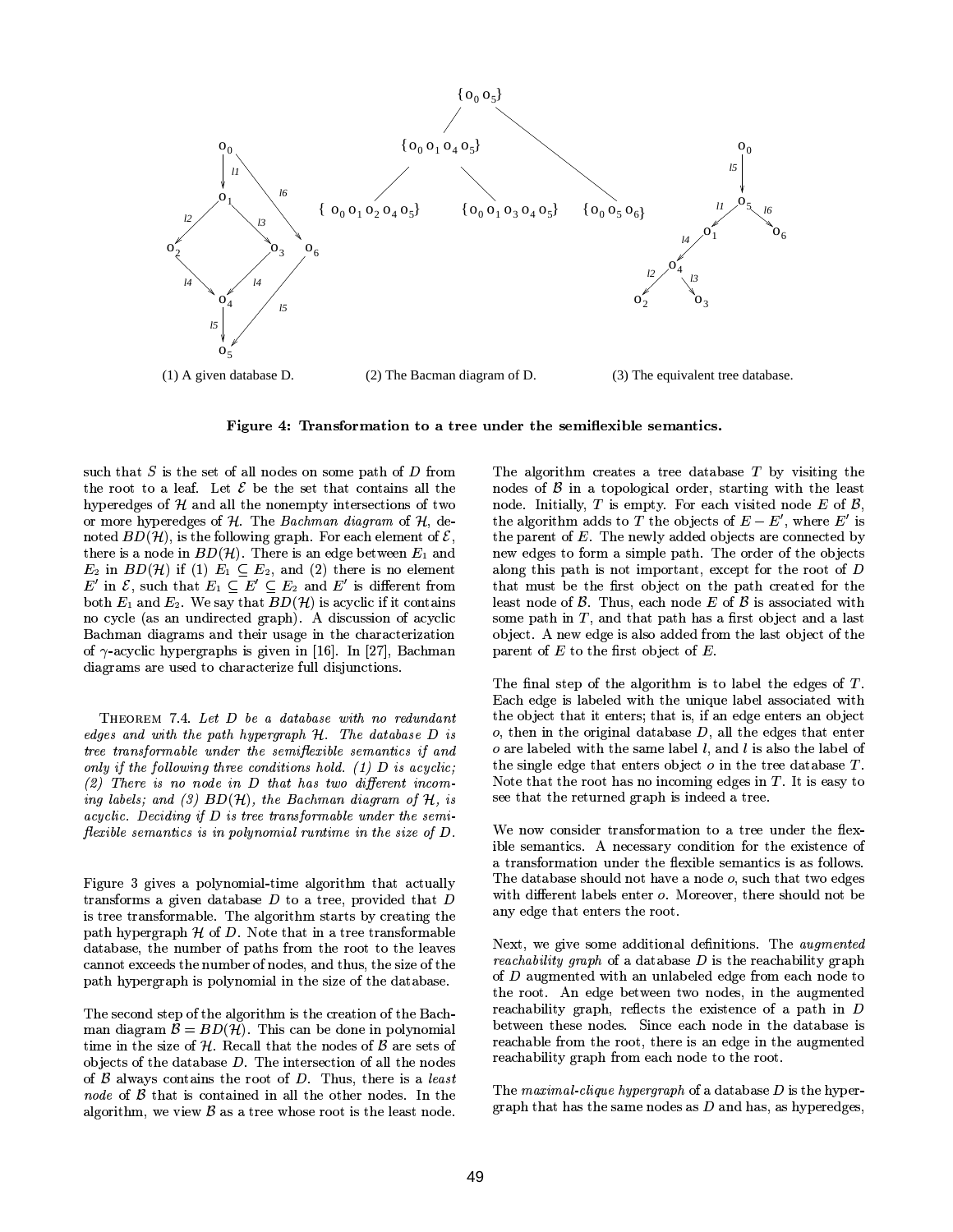

Figure 5: Transformation to a tree under the flexible semantics.

the maximal cliques in the augmented reachability graph of  $D$ . Note that in a directed graph, a clique is a set of nodes, such that every two nodes are connected by edges in both directions. A clique is maximal if it is not contained in any other clique.

THEOREM 7.5. Consider a database D. Let the hypergraph H be the maximal-clique hypergraph that is created from the augmented reachability graph of D. The database D is tree transformable under the flexible semantics if and only if the following three conditions hold. (1) There is no edge in  $D$  that enters the root; (2) There is no node in  $D$ that has two different incoming labels; and  $(3)$  The Bachman diagram  $BD(\mathcal{H})$  of  $\mathcal H$  is acyclic.

Given that a database  $D$  is tree transformable under the flexible semantics, the creation of the equivalent tree  $T$  is the same as in the case of the semiflexible semantics, except for the following. In the algorithm of the transformation (Figure 3), the hypergraph  $H$  that is used is the maximalclique hypergraph of the augmented reachability graph of  $D$ (instead of the path hypergraph of  $D$ ). The creation of the maximal-clique hypergraph is not in polynomial time. Thus, the transformation to a tree under the flexible semantics is not in polynomial runtime.

An example of a transformation is depicted in Figure 5. Note that Figure 5 does not show the augmented reachability graph of the database  $D$ . However, it is easy to see that the augmented reachability graph contains two maximal cliques. One clique is the set  $\{o_0, o_1, o_2, o_3, o_4\}$  and the other clique is the set  $\{o_0, o_1, o_2, o_3, o_5\}$ . These cliques are the leaves of the Bachman diagram that is created from the maximal-clique hypergraph of the augmented reachability graph.

# 8. CONCLUSIONS

The semiflexible and flexible semantics facilitate easy and intuitive querying of semistructured data. Meaningful queries can be formulated even when the user is oblivious to the structural details of the data and is only familiar with the ontology. Moreover, queries are insensitive to common variations in the schemas of semantically similar data instances.

For both semantics, query evaluation and optimization have favorable complexities. Tree queries can be evaluated in polynomial time in the size of the query, the data and the result. In the case of the semiflexible semantics, even evaluation of dag queries has the same complexity provided that the database is a tree. Equivalence of queries is decidable in polynomial time, except for the case of semiflexible cyclic queries; in this case, there is an exponential-time algorithm for testing equivalence.

A novel feature of the new semantics is the possibility of transforming a given database  $D$  to a tree database that is equivalent to  $D$ . For the semiflexible semantics, testing whether  $D$  is equivalent to a tree database and actually transforming  $D$  to a tree database (if the test is positive) are both polynomial. Since queries can be evaluated more efficiently over tree databases, this result is of practical importance.

More research is needed in order to determine which of the two semantics is more appropriate in common applications. A second interesting subject for future research is extending the semiflexible and flexible semantics to handle incomplete information, as was done in [19] for the rigid semantics.

## 9. REFERENCES

- [1] S. Abiteboul. Querying semi-structured data. In International Conference on Database Theory, volume 1186 of Lecture Notes in Computer Science, pages 1-18, Delphi (Greece), Jan. 1997. Springer-Verlag.
- [2] S. Abiteboul, P. Buneman, and D. Suciu. Data on the Web. Morgan Kaufmann, 2000.
- [3] S. Abiteboul, D. Quass, J. McHugh, J. Widom, and J. Wiener. The Lorel query language for semistructured data. International Journal on Digital Libraries, 1(1):68-88, 1997.
- [4] S. Abiteboul and V. Vianu. Regular path queries with constraints. In Proc. 16th Symposium on Principles of Database Systems, pages 122-133, Tucson (Arizona, USA), May 1997. ACM Press.
- [5] P. Atzeni, G. Mecca, and P. Merialdo. To weave the Web. In Proc. 23nd International Conference on Very